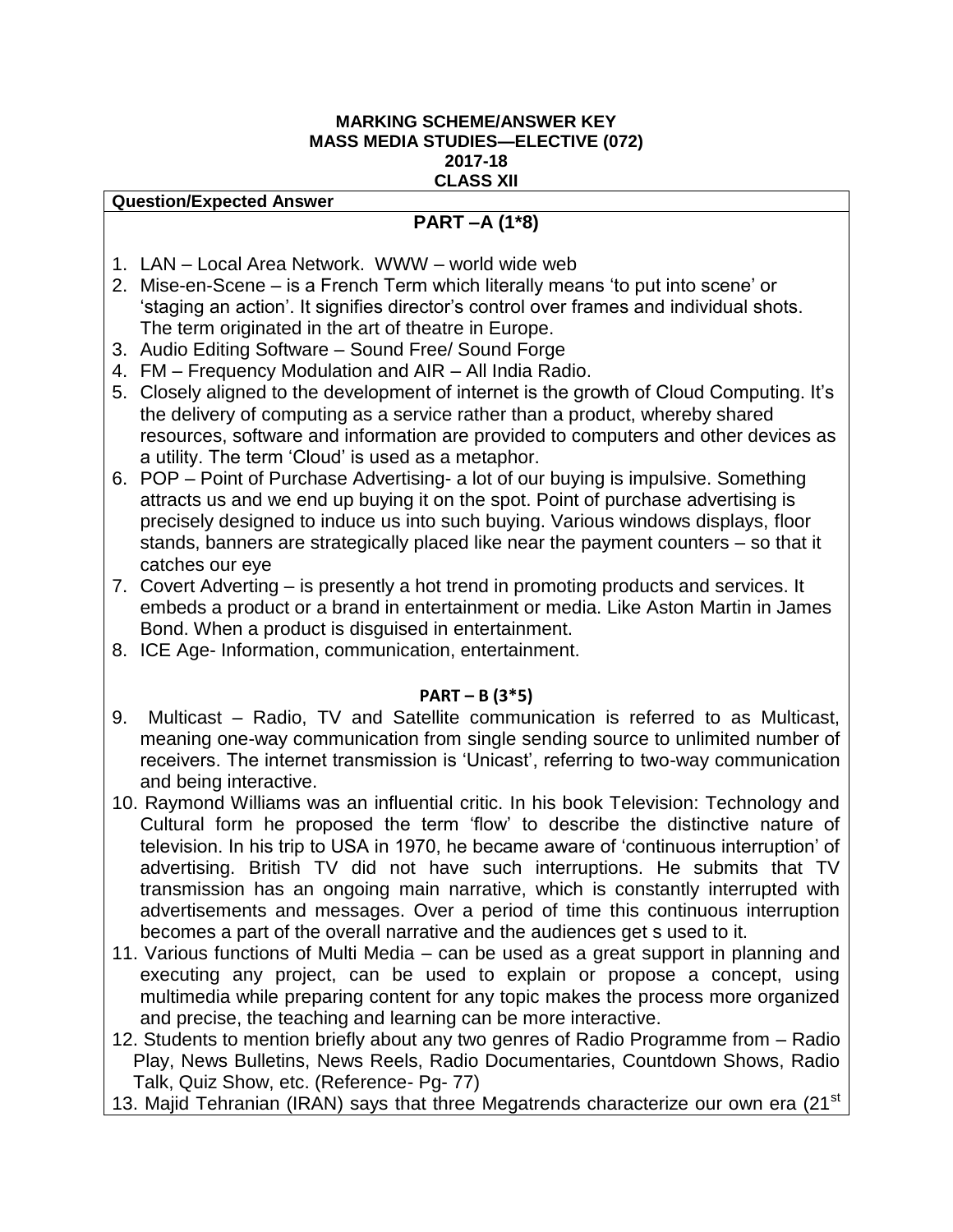century) and perhaps the rest of the  $21<sup>st</sup>$  century. These are  $-$  Globalization, Regionalization and Democratization. He says that globalization and regionalization are proceeding rapidly aided by technical progress and global and national institutions. However, democratization is lagging somewhat behind. In the past 1991 (collapse of Soviet Union) world he sees democratization to have become an unmistakable force throughout the world.

# **PART – C (4\*6)**

14. Uses and gratification – given by Katz in 1960's and asked a different question 'What do the audiences do with the media'? It postulates that 'media' is a highly available product and audiences use this product in the same way as they would use any other product or service. Consumers of the media product are active and they shop around, consider alternatives and make choices.

Propaganda – it is considered to be the content that tries to portray 'an ideology' as the best and other view points as being unacceptable or evil in nature. It is generally biased towards one agenda. Propaganda is usually of two types – Direct and Subtle propaganda.

- 15. SUBJECTIVE Reference page no. 124
- 16. Script-Structure of a Soap-Opera the plot of a soap opera has a few parallel tracks and sub-plots in the storyline which run simultaneously with the main story. This is usually done to provide bigger substance for the soap-opera. The flexibility of tracks and characters are intrinsic to the planning of a soap opera. The possibilities of midcourse correction are also a highlight.
- 17. Various functions of advertising are it introduces a new product into the market, it helps distinguish a product from its competitors, through persistent message and associations, it creates a brand identity, it sustains interest in an existing brand, it creates brand loyalty, it expands sales, it creates new demand, it creates a buzz and keeps the idea of the product going.
- 18. Process of Adaptation during the process of adaptation
	- (i) A new narrative is formed,
	- (ii) The new narrative is formed in another medium,
	- (iii) Script-writer and director is the new author of this narrative,
	- (iv) Historical and cultural context of the original may change,
	- (v) The new narrative is an interpretation of the original,
	- (vi) Cinema is able to add new things as it can borrow liberally from other arts,
	- (vii) Cinema is able to do so, as it is a recording medium.
- 19. Every campaign pitches itself at a level depending upon its purpose. If it is introducing a new product in a competitive market, then it will be an aggressive campaign, one that is aimed at catching everyone's attention by creating a buzz in the market about the new product. If it is an already well established product then it may take less aggressive tone and may be will to seek to appeal in a familiar way to the customer. It will seek to renew the already established bond in an innovative way. The audio-visual strategy or the nature of the images and text will depend upon the 'the pitch' that has been set.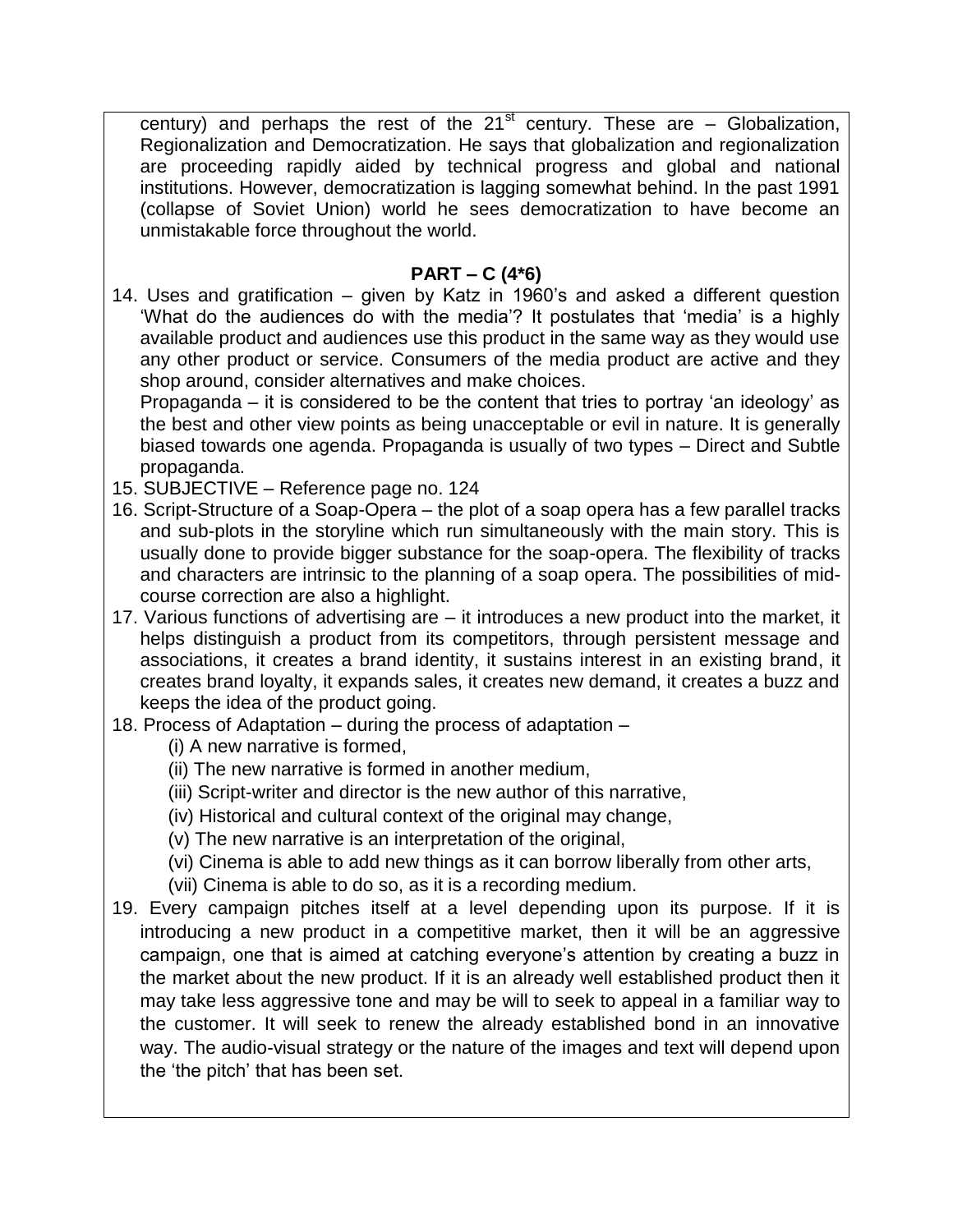# **PART –D (5\*3)**

20. AD Campaign design – Creative ability question. (Students to refer Unit 4)

21. **Neo-Realism** – a moment in art is always a product of historical conditions in different societies. It is seen that a certain set of beliefs or an ideology is shared between creative minds of the period. Every school of thought has its rise and fall. A moment call Neo-Realism emerged in Italy during World War II and the fall of fascism. Popular cinema in 1940s was completely divorced from real life. They presented super rich, luxurious lifestyle of characters that the audience could not relate to. Many of these films were full of curios like the white telephone on which characters were often seen chatting at length. To present the reality Neo-Realism brought authenticity of a documentary reality to stories, characters and situation. This authenticity was achieved through new means like casting non actors even in lead roles, casting stars in non-glamorous roles, shooting on actual locations, and by filming simple stories with simple characters. Prominent directors were – Luchino Visconti (The Earth Trembles) and Vittorio De Sica (Bicycle Thieves)

**Expressionism** – 'the reality of the inner world projected'. German expressionism was a movement that ran parallel to the soviets in 1920's. But there mood and preoccupation were totally different. Germans were recovering from a shattering defeat in the World War I. The humiliation of Treat of Versallies added insult to the injury. Germany was being bled of its income and resources. The existential angst of those times was reflected in the films of that period. Most films dealt with realities that were nightmarish. Expressionism is a break from the reality with imagined landscape. Thus to move away from reality of the everyday life, filmmakers constructed a symbolic one.

This movement got its name from the term expressionism that had existed in visual and dramatic arts. An expressionist does not see but has 'Visions'. Eg – Vincent Van Gogh (Netherlands), Edvard Munchi (Norway) etc.

22. Jerome Brumer an eminent psychologist outlines 10 important characteristics of narrative in his book "The Narrative Construction of Reality" –Time, Particularity, Characters with quality, Story, Canonicity and breach, Referentiality, Genericness, Normativeness, Context Sensitivity and Negotiability and Narrative Accrual.

## **PART –E (5\*3)**

23. Tabloid Press – casual approach, news mainly about celebrities gossip, more pictures less text, broad catchy headlines, conversational catchy language, shorter and thinner than broadsheet, deals with private lives of celebrities (yellow journalism). Eg – Mumbai Mirror

Broadsheet Press – serious and important news, less pictures and more text, simple linear headlines, formal language, broader & longer than tabloid, expensive than tabloid, quality press. Eg – The Hindu.

Berliner – is a little narrower and shorter than the broadsheet and slightly taller and wider than the tabloid. Like the broadsheet it connotes quality and serious journalism. It is popular in European and North American countries. Example – La Monde, The